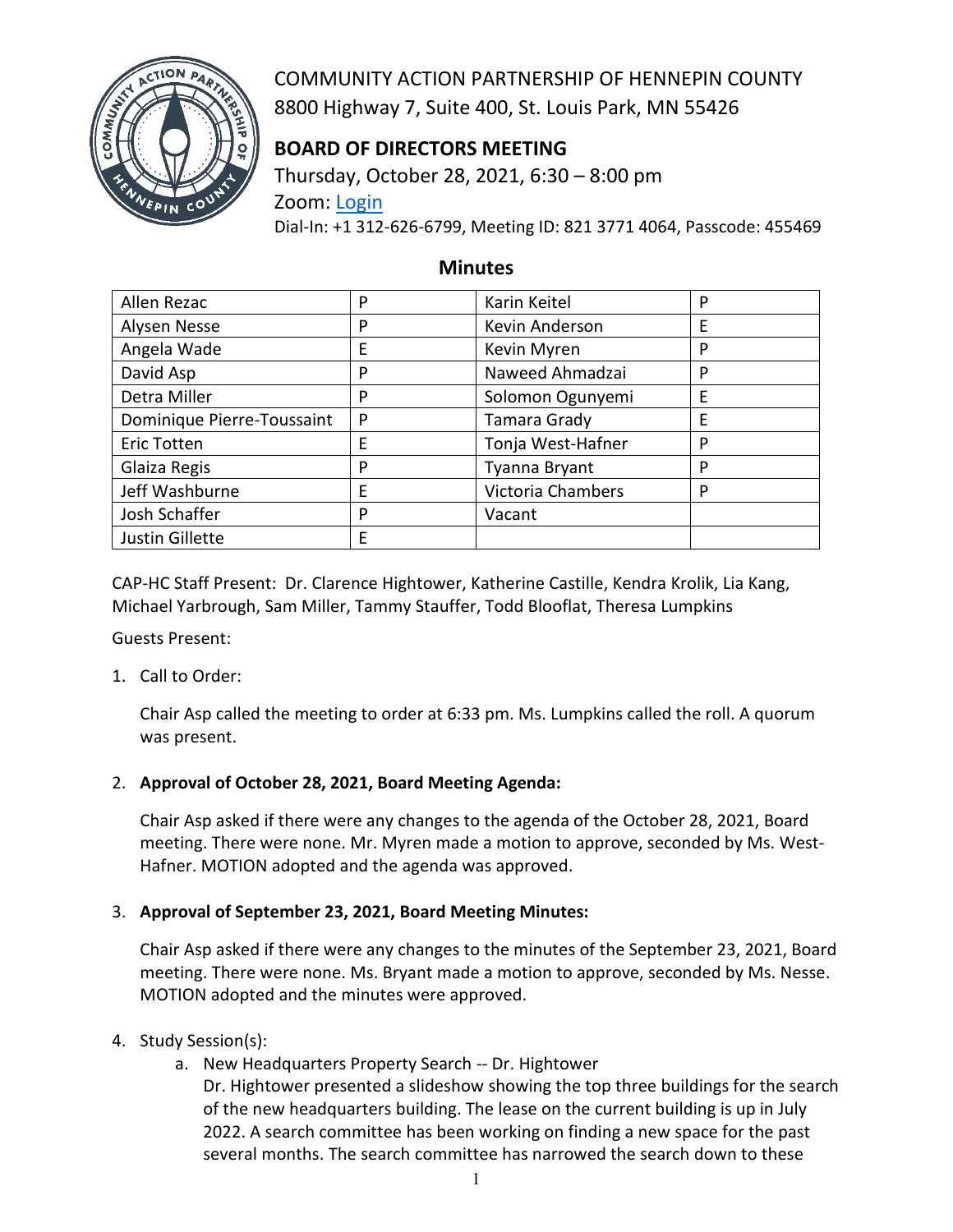three properties. Dr. Hightower asked the question "what is the appropriate space for a non-profit that serves financially residents to be in?" He asked for feedback from Board members. Ms. Bryant commented that the Park Place is a nice building and a good area. Naweed acknowledged Dr. Hightower, Ms. Krolik, and Mr. Blooflat for all their efforts on this project. He participated in the three property visits and provided his feedback on each property. He commented that some buildings are a little fancier, and should the agency select a space that is more old fashion because we are a non-profit or does that not matter. Mr. Myren is most concerned with whether or not the building space meets the needs of the clients we are serving and that the space is functional. He also asked if there are other non-profits that have space that we could sub-let. He commented that the neighbors make a difference and would our neighbors be a benefit to our clients as well. Ms. West-Hafner commented that having a space where it could be a "one-stop shop" would be beneficial for clients, preferably another non-profit location. Ms. Keitel commented that we should consider what are clients experience would be like if we were in a big intimidating office space. She also asked how well the transportation is around these three locations. Ms. Nesse commented that we want to be embedded in the community and she feels that these buildings feel more corporate. Mr. Schaffer commented that he thinks people would feel more welcomed in a nicer bigger space. Mr. Pierre-Toussaint commented that a corporate building gives a feeling of being taken more seriously. He thinks transportation is more important than being in a building that is more "humble". Mr. Rezac commented that the accessibility needs to be by car, as well as by bus. A question was asked about whether or not there were any locations in the city of Minneapolis that was considered. Kendra commented that the committee looked at several properties in Minneapolis. Safety, parking, and transportation issues were the main reasons that a Minneapolis location was not selected. These three properties were selected as they are central to Hennepin County, not just Minneapolis.

#### 5. **August Financial Statements and September Cash Flow Report:**

Mr. Myren reported that the Finance and Audit Committee met and had a quorum. He led the Board through the financial narrative of the August 2021 financial statements. For August 2021, CAP-HC finished with a deficit in net assets of (\$26,460) for a year-to-date deficit of (\$51,400). The deficit for the month was the result of depreciation and larger amount of expenses in funds recognized as revenue in prior fiscal years, offset by small amounts of interest from the MAGIC and checking accounts. The spending of these funds previously recognized in prior years was anticipated and has been budgeted for in the 2021 budget. Mr. Myren recommended that the Board accepts the August 2021 financial statements, subject to audit, so no separate motion is required. Motion adopted. There were no further questions or comments.

Mr. Myren reviewed the Cash Flow Projection report. September's ending cash balance is at a comfortable level of \$200,000. The agency is now being billed and receiving payments on a weekly basis for the MCAG Grant. The October projected Advance Payback for the current CSBG Grant has been increased to \$102,000.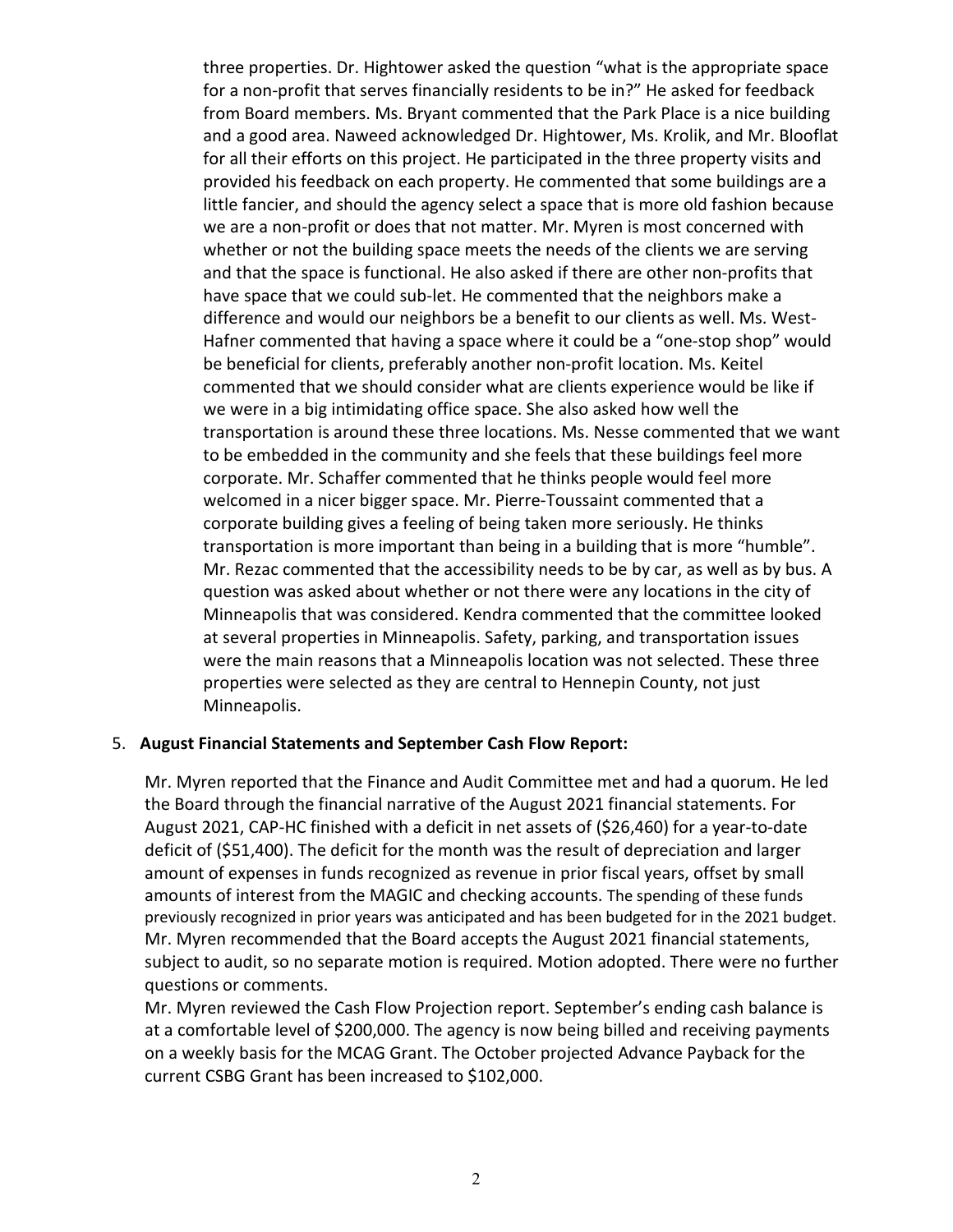6. Grant Application Report:

Ms. Krolik presented. This report shows all the grants that have been applied for in 2021 as well as the status of each grant. As of this month, The Volunteer Income Tax Assistance (VITA) grant has been received in the amount of \$25,536. The FY 21 HUD Renewal in the amount of \$10,925 has been submitted. The Community Investment/General Operations Grant from Greater Twin Cities United Way in the amount of \$125,000 was also submitted.

7. Finance and Audit Committee Update:

Committee Chair Myren commented that the in addition to the financial statements, the committee also reviewed the Telecommuting Policy and Procedure as well as the 2022 COLA proposal. An update was given on the 2022 budget. The Finance & Audit Committee will receive a first draft of the agency budget on November 1. The Getting to Work Grant Summary was also approved.

8. Human Resource Committee Update:

Mr. Schaffer shared that the HR Committee did not have a quorum, so the meeting was cancelled.

9. Program Planning & Evaluation (P&E) Committee Update:

Committee Chair Nesse shared that the P&E Committee met and had a quorum. The committee reviewed Telecommuting Policy, the Getting to Work Grant Summary, and the Youthprise Contract Summary. The Committee also heard program highlights from the Energy Assistance department. Ms. Stauffer shared a program highlight with the board. She was interviewed on KARE11 regarding the anticipated increase in energy costs. Ms. Stauffer shared that there is an outreach event this weekend in Brooklyn Park, and she will be interviewed again by CCX Media. Mr. Yarbrough shared a story about a client who completed an application incorrectly for a no-heat furnace. CAP-HC staff caught the error and was able to get the form sent to the client immediately and followed up the next day and she was able to get approved.

10. Monthly Program Data Report:

Dr. Hightower discussed a question that was raised at the last board meeting regarding the 2020 actuals vs. 2021 numbers. The 2020 actuals were much higher than the 2021 numbers. Ms. Stauffer found a discrepancy in the reporting of the previous EAP numbers. The total number of households served for Energy Assistance was previously being under reported due to incorrectly reporting the wrong subset of numbers. This report now reflects more accurate EAP numbers. Mr. Rezac thanked staff for following up on this. Ms. Hall presented the remainder of the report. This report gives the year-to-date program totals as well as totals for the month of September 2021. For the month of September, 858 Households were served. Year to date, 10,433 Households have been served, of which 9,002 were for the Energy Assistance Program. The total number of households served by the various programs were also reviewed.

- 11. Executive Director Update:
	- a. Q4 Fundraising Campaign

Dr. Hightower thanked the board members for their participation in this fourth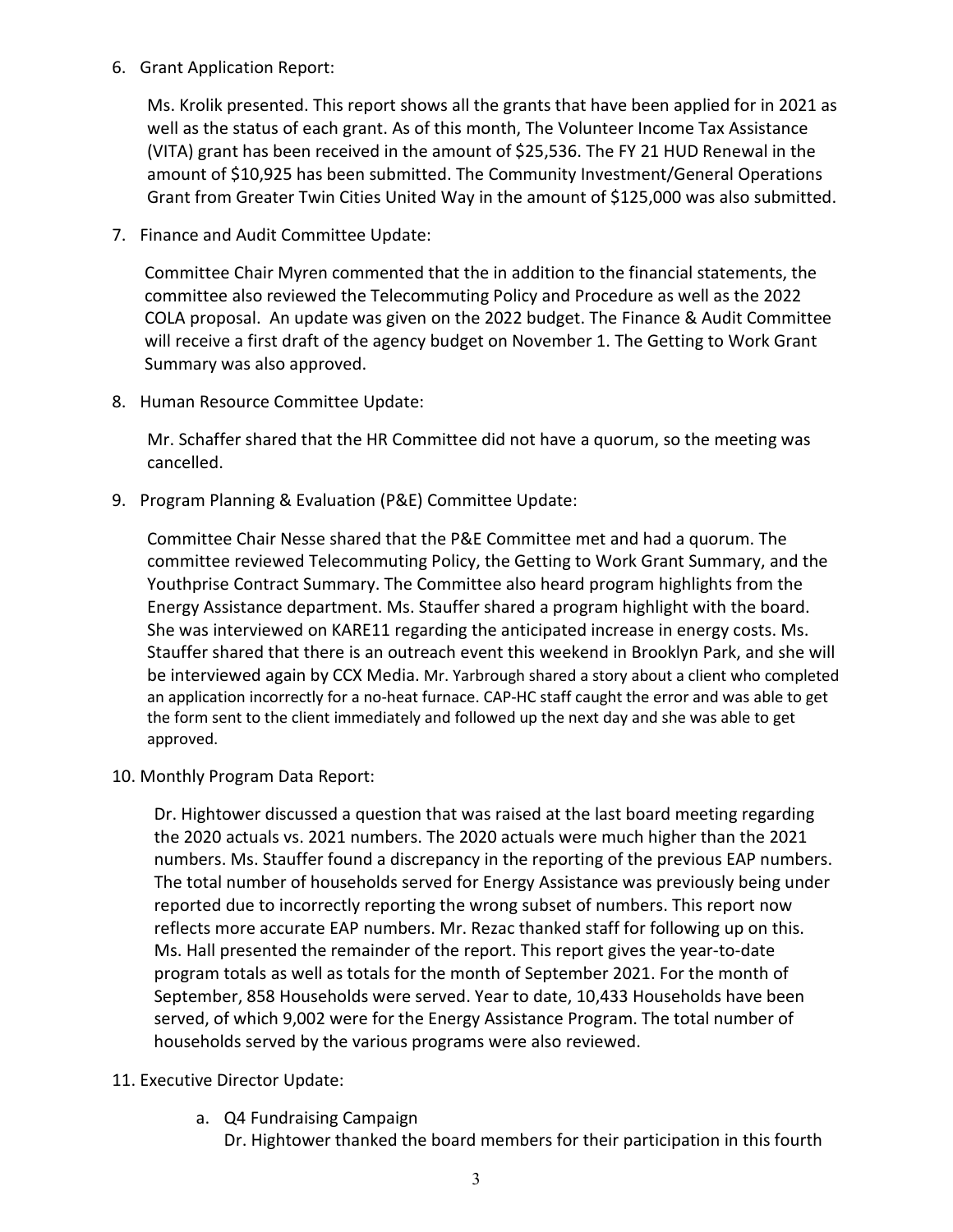quarter campaign. He reminded the board members that they can still submit a video to be used for the video campaign. Staff will send the video instructions out to all the board members again.

b. Associate Director of Client Services Dr. Hightower acknowledged that Shanelle Hall has been hired as the permanent Associate Director of Client Services.

#### 12. New Business:

- a. **Seat New Board Member: Detra Miller – Community Sector** -- Chair Asp Ms. Miller gave a brief introduction of herself. Chair Asp welcomed Ms. Miller to the Board. Ms. Miller was selected by a democratic process to serve on the board. Motion made by Ms. Keitel to ratify the seating of Detra Miller to the Community Sector of the Board, Seconded by Ms. Regis. Discussion, none. Motion approved.
- b. **Re-Seat Community Sector Board Members** -- Chair Asp
	- i. **Angela Wade**
	- ii. **Eric Totten**
	- iii. **Tyanna Bryant**

Agency Bylaws call for Community Sector Board Members to be re-seated every two years. Motion made by Mr. Rezac to re-seat Angela Wade, Eric Totten, Tyanna Bryant, Seconded by Ms. West-Hafner. Discussion, none. Motion approved

- c. **2022 Cost of Living Adjustment Recommendation** -- Dr. Hightower Dr. Hightower and Mr. Blooflat presented. Each year the agency recommends a Cost-of-Living Adjustment (COLA) increase for staff wages. Currently, the agency does not have merit-based increases. The goal is for the agency to start using merit-based wage increases beginning in January 2023. Staff is recommending a 3% COLA increase for employees. All employees that are on staff as of December 31, 2021, would be eligible for this increase. Staff is seeking approval for the 3% Cost of Living Adjustment (COLA) for all staff for 2022. Motion made and seconded. Discussion, none. Motion approved.
- d. **Getting to Work Grant Summary** -- Ms. Krolik

Ms. Krolik presented. CAP-HC operates a successful Vehicle Repair Program, which helps low-income residents of Hennepin County maintain reliable, safe, and cost-effective transportation, enabling them to obtain employment and maintain self-sufficiency. CAP-HC is seeking \$150,000 in funding from the Minnesota Department of Employment and Economic Development (DEED) to support and expand our program services. The application is due on November 10, 2021, and the award notification is scheduled for January 10, 2022. The grant term is January 10, 2022, through June 30, 2023. A minimum of 540 households at or below 200% FPL will receive needed car repairs to address mobility and safety issues over the 18-month grant period. 100% of households will receive referrals for employment and training and basic needs support. 85% of households will receive financial wellness education and/or basic car